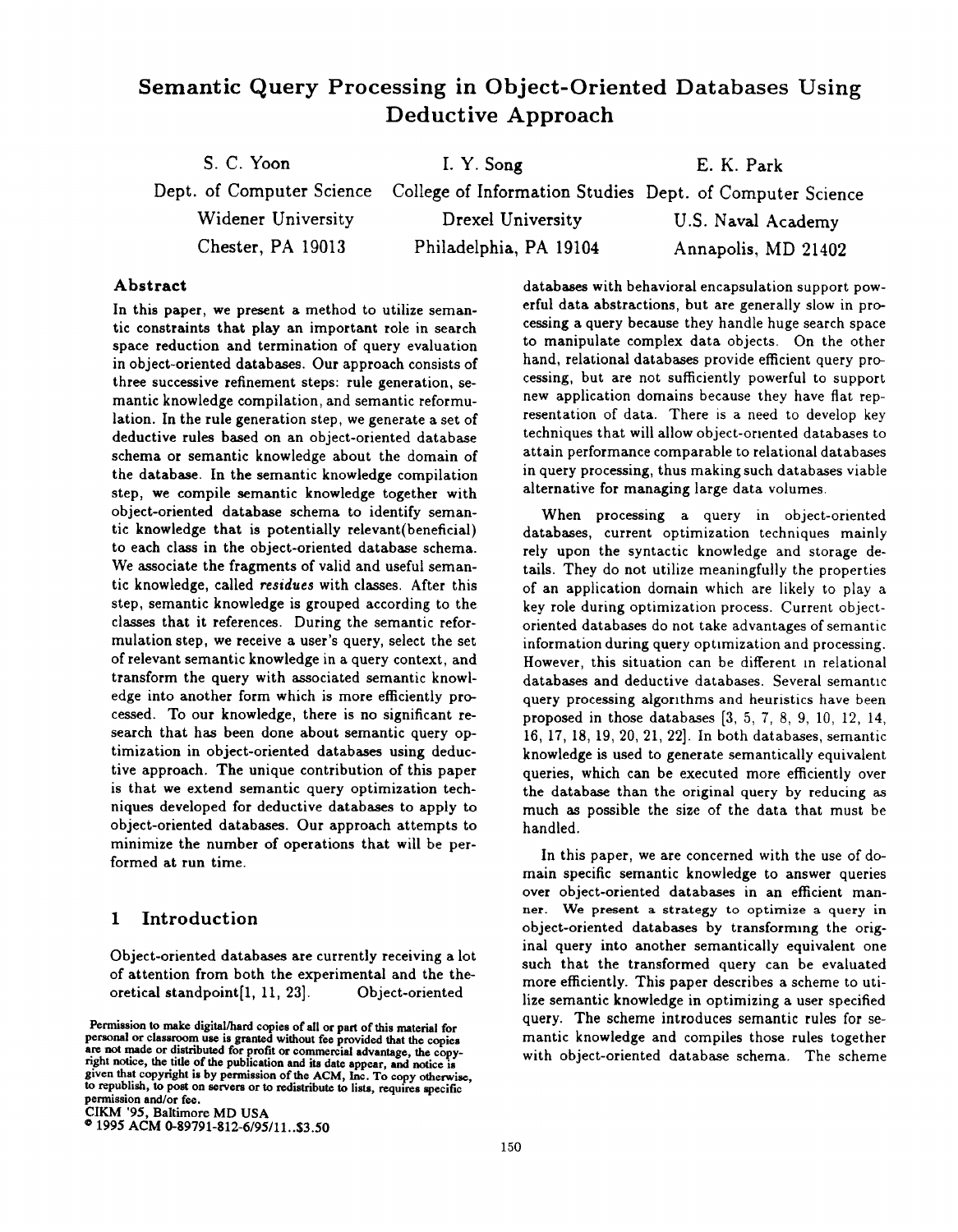yields an equivalent, but potentially more profitable, form of the original query.

We divide our approach into three successive refinement steps: rule generation, semantic knowledge compilation, and semantic reformulation. In the rule generation step, we generate a set of deductive rules based on an object-oriented database schema or semantic knowledge about the domain of the database. In the semantic knowledge compilation step, we identify semantic knowledge that is potentially relevant(beneficial) to each class. We associate the set of valid and useful semantic knowledge with each class. Semantic knowledge is grouped according to the classes that it references. During the semantic reformulation step, we receive a user's query, select the set of relevant semantic knowledge in a query context, and transform the query with associated semantic knowledge into another form which is more efficiently processed.

To our knowledge, there is no significant research that has been done about semantic query optimization in object-oriented databases using deductive approach. The unique contribution of this paper is that we extend semantic query optimization techniques developed for deductive databases to apply to objectoriented databases. In particular, we suggest a method to associate semantic knowledge with relevant classes in an object-oriented database schema in an efficient manner. In our approach, the rule generation step and the semantic knowledge compilation step are independent of queries posed to a database and hence are computed once prior to the processing of any query. Our approach attempts to minimize the number of operations that will be performed at run time. We consider our work as a first step in semantic query processing in object-oriented databases.

This paper is structured as follows. Section 2 introduces examples to show the advantages of semantic query optimization. Section 3 recalls a brief background on object-oriented databases and deductive databases. Section 4 surveys related works. Section 5 presents our approach. Section 6 discusses possible extensions of our method.

#### 2 Motivating Example

The following example illustrates the advantages of semantic query optimization. In this example, we only consider a generalization hierarchy of classes which is an essential component of every semantically rich object-oriented database model. The hierarchy helps in factoring out shared specifications and implementation in application.

Suppose we have the following object-oriented

database schema about a portion of a umverslty



The following is sample semantic knowledge that exists in the above database: "The lowest acceptable CPA for an undergraduate student is 2.0 and the lowest acceptable GPA for a graduate student is 3.0". Now we have a query asking "find all graduate students whose GPA is lower than 3.0". The query will certainly fail because of the above semantic knowledge. If we use the semantic knowledge, we can easily detect a contradiction. So, we don't have to process the query further. In this case, semantic knowledge is used to prevent the exploration of search space that is bound to fail.

From the above database, we know that Honor Student is a subclass of Undergraduate with a more specific constraints- GPA is above 3.5. Now suppose we have a query asking "who are undergraduate students whose GPA is above 3.5?". In a conventional object-oriented databaae, we need to search through all the subclasses of Undergraduate to find answers. If a database can process semantic knowledge, then we only need to search the subclass Honor Student to find all objects that satisfy a query. We don't have to search the other subclass such aa Non-Honor Student which is unproductive. In this case, semantic knowledge is used to cut down the amount of computation that must be done at run time.

As shown in the above example, we are able to reduce query processing time in semantically rich objectoriented databases if we can use available semantic knowledge efficiently about the database. Semantic knowledge can be a powerful tool for answering queries. Using semantic knowledge to process a query can reduce search space and response time.

The primary benefits of semantic query processing are:

- 1, Detection of unsatisfiable conditions: it is possible to determine that a query does not have an answer when the existence of the answer would violate semantic knowledge.
- 2. Restriction of search space: it is possible to use a partial search by transforming a query into a se-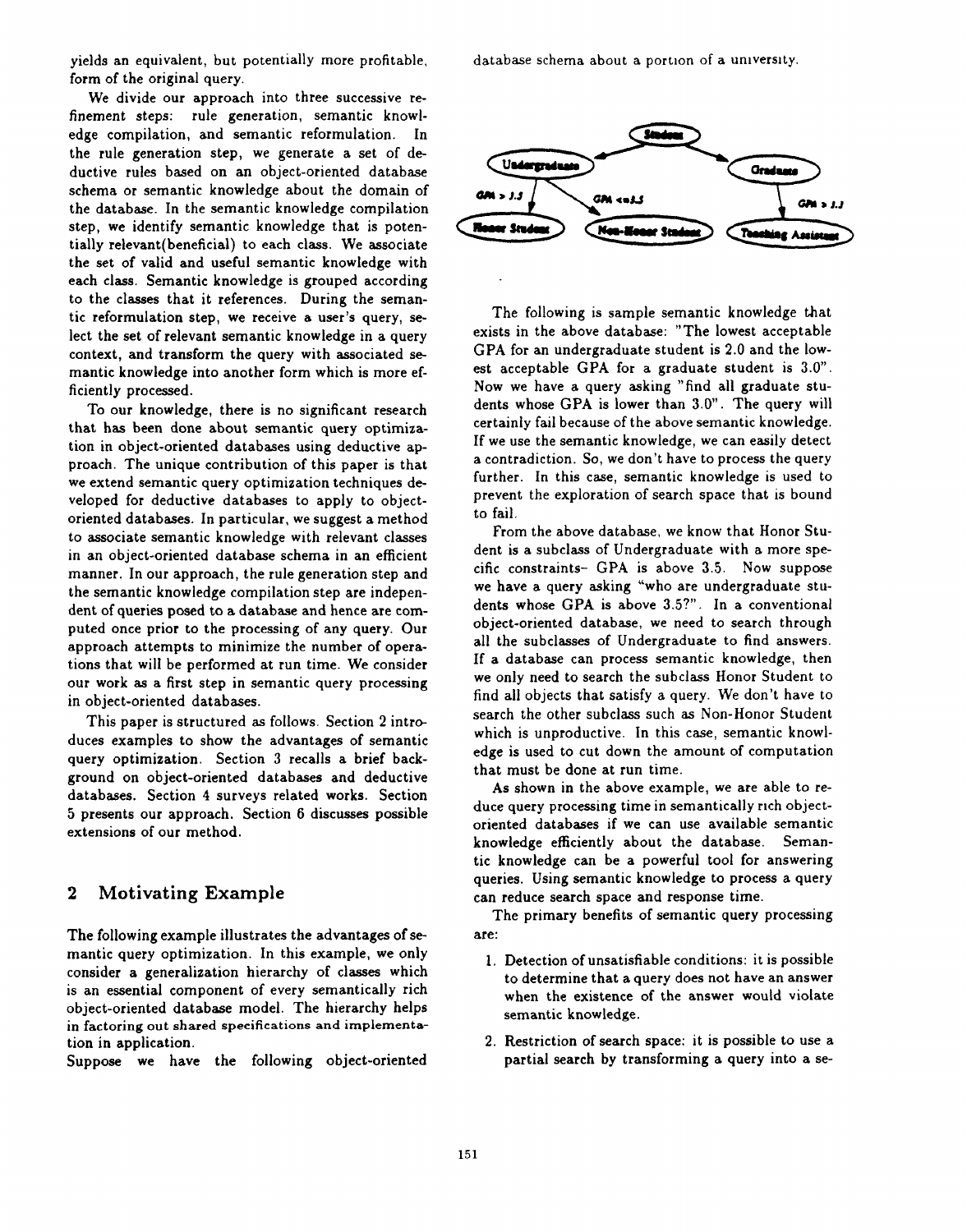mantically equivalent query that can be answered more efficiently.

3. Answering a query: it may be possible to answer a query without accessing the database if there exists semantic knowledge to provide a unique answer.

When a query is evaluated, we can make deduction in a more intelligent way and avoid wasting time trying to solve semantically meaningless queries.

### 3 Object-Oriented Databases and Deductive Databases

The integration of programming concepts with database is one of the most significant advances in the evolution of database systems. This approach has developed two popular models, object-oriented databases and deductive databases. In this section, we review the object-oriented database model and the deductive database model, primarily derived from [6, 11]. The goal of objective-oriented databases is to apply object-oriented concepts in object-oriented programmings in modeling data. Object-oriented databases combine the data abstraction and computation models of object-oriented languages with the performance and consistency features of databases. The goal of deductive databases is to integrate rules and traditional database of facts in logic programming to support complex reasoning.

Object-oriented databases have some features that do not exist in a conventional database. An objectoriented database is a set of object-oriented concepts, including object-identity, encapsulation, inheritance, and polymorphism, for modeling data. These concepts are sufficiently powerful to support datamodeling requirements of many types of application. In object-oriented database systems, objects sharing structure(type) and behavior(methods) are grouped into classes and objects are organized in a hierarchy of classes and subclasses. The class hierarchy captures the relationship between a class and its subclass. Subclasses inherit all the attributes of their superclasses and can have some of their own attributes. Object at any level of the hierarchy inherits all the properties of object higher up in the hierarchy. The access scope of a given query on a class, say C, is either the set of instances of C, or the set of instances of the entire class hierarchy rooted at C(that is, all subclasses of C). The result of the query may be the set of objects that belong to different classes within a class hierarchy.

Deductive databases have some features that do not exist in a conventional database, A deductive database is a database in which new facts may be derived from the facts that are explicitly stored by using an inference system. A deductive database comprises an extensional database(EDB) consisting of a set of facts explicitly stored in a physical database, and an intensional database(IDB) consisting of a set of deductive rules. These rules can be used to derive new facts from the facts in the EDB. In a deductive database, there is one advantage: facts, deduction rules and queries can be written in a uniform database language typically based on a first-order logic. A rule has the form(Prolog-like notation[4, 15])  $a : -b_1, b_2, \quad b_m$  m  $\geq 0$  where a is an atomic formula and  $b_i$ 's are literals. All the variables occuring in the rule are assumed to be universally quantified. The literal a is called the head of the rule, the  $b_i$ 's are referred to as the body of the rule. Every rule can be represented as a clause that is finite disjunction of one or more literals. So, our rule can be represented as a clause, and would look like:

 $a \vee \neg b_1 \vee \neg b_2 \vee \ldots \vee \neg b_m$ 

### 4 Related Works

Semantic query optimization can be regarded as the process of transforming a query into an equivalent form, which can be evaluated efficiently. There have been some interesting studies on semantic query optimization in relational and deductive databases. The main idea of the studies is that integrity constraints can be utilized to optimize user queries. King[12] describes an algorithm which uses a set of transformation heuristics. These heuristics help to limit the number of transformations by specifying how each heuristic can be used to transform a given query. XU[20] presents heuristics similar to King's, adding a control strategy for selecting appropriate transformations. Hammer and Zdonik[7] describe how a system can use a knowledge base to perform semantic query optimization. Jarke et al. [10] describe a graph-theoretic approach to semantic query simplication implemented in Prolog. Similarly, Shenoy and Ozsoyoglu<sup>[17]</sup> suggest a graph-theoretic approach to achieve semantic query optimization by identifying redundant conditions and eliminating them from the query graph. Chakravarthy et al. [3] describe a method for using theorem-proving techniques to compile the semantic constraints with an IDB of the system and derive all possible query transformations. But, their approach does not define methods to select useful transformation from the set of transformations. Yoon and Henschen[21, 22] extend Chakravarthy 's work by introducing control strategies to find useful transformations.

The entire field of semantic query processing in object-oriented databases is still evolving rapidly. To the best of our knowledge, there is no work done about semantic query optimization in object-oriented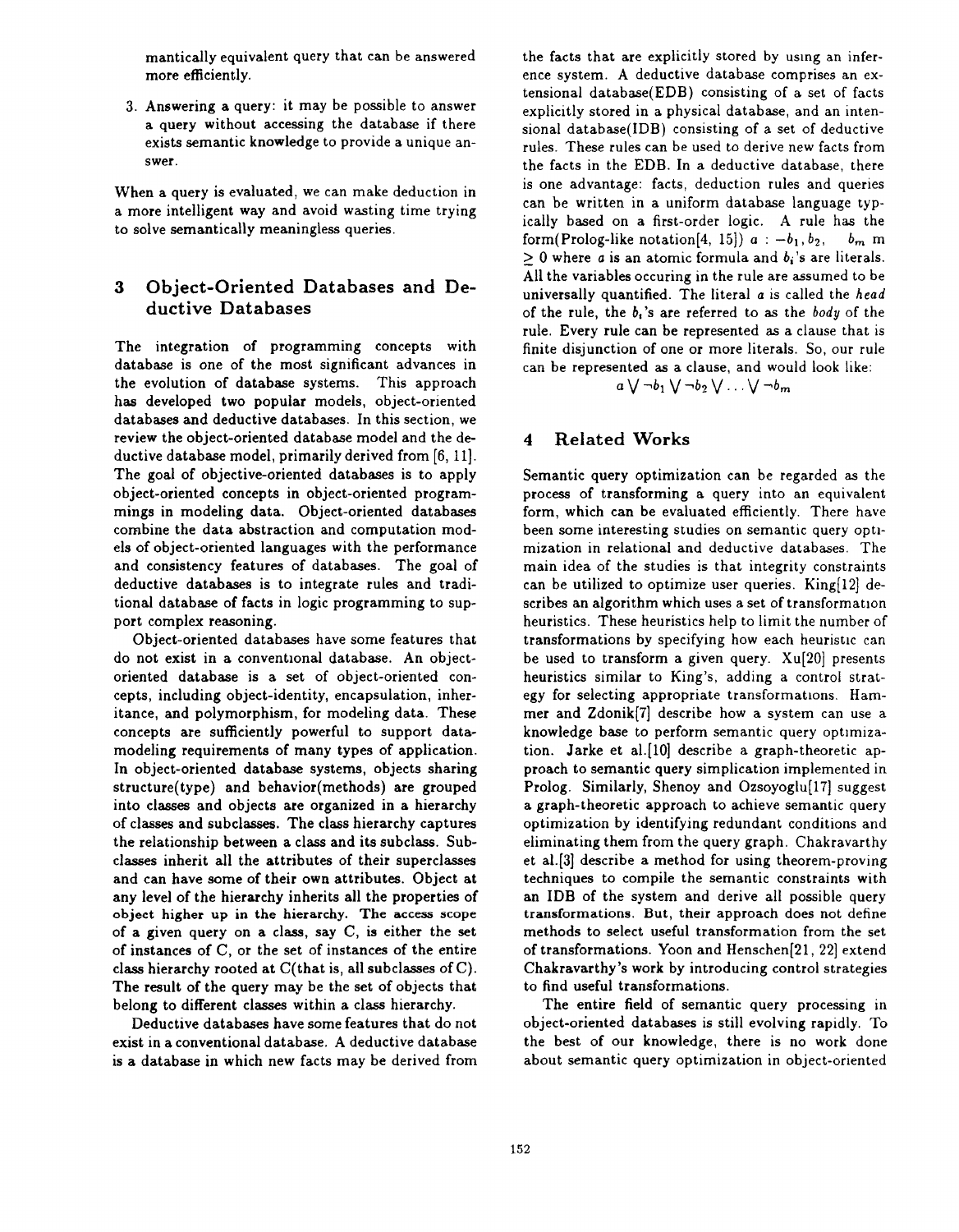databases using deductive approach. We consider our work as a first step in semantic query processing in object-oriented databases.

### 5 Our Approach

Our approach consists of three steps: rule generation, semantic knowledge compilation, and semantic reformulation. The three steps are partitioned into two categories: processing that can be done statically once and processing that has to be performed at run time. The first two steps belong to the first category and the last step belongs to the second category. So, the rule generation step and the semantic knowledge compilation step are independent of queries posed to a database and hence are computed once prior to the processing of any query. Our approach attempts to minimize the number of operations that will be performed at run time. In this section, we explain those three steps.

#### 5.1 Rule Generation

In this phase, we perform three steps. In the first step, we generate two sets of deductive rules that are represented in the form of non-recursive Horn clause. The first set is based on the class hierachy in an objectoriented database schema. In the first set, we focus on inclusion inheritance that a class  $C'$  is a subclass of a class C. We convert an object-oriented database schema into a set of non-recurisive Horn clauses. The second set is based on semantic knowledge in the object-oriented database domain. In the second set, we include constraint inheritance that the class  $C$ must satisfy a given constraint.

We can classify rules into two different categories: rules to specify the class hierarchy and rules to specify semantic knowledge. Semantic knowledge can be further classified into semantic knowledge within a class or semantic knowledge across classes.

Suppose that the figure illustrates a portion of an automobile and its types.



The rules in the first category represent the hierarchy between a class and its superclass. In the above example, there 1s a class Automobile having automobile types, Sportscar and Normal-Car as subclasses. Then we have the rules:

> Automobile $(x)$ :- Sports-Car $(x)$  $Authormobile(x): Normal-Car(x)$

where x is a variable vector to represent a set of attributes.

In the above example, we have the following semantic knowledge: "If the number of cylinders In an automobile is greater than 4, then the automobile belongs to a subclass Sports-Car". This semantic knowledge involves two classes of Automobile and Sports-Car. In this case, we may need to introduce a new literal called property hteral. The format of a property literal is  $P(x,y)$  where P is a predicate name and x represents an object that belongs to a class and y represents a property of the object x. We represent the knowledge as follows:

Sports-Car $(x)$ :- Automobile $(x)$ ,

Num-of-Cylinder $(x,y), GT(y,4)$ 

The literal Num-of-Cylinder is a property literal to show that the automobile x has y cylinders and the literal GT is a comparison literal to mean "greater than".

We have another semantic knowledge, saying that a Normal-Car whose number of doors is equal to 2 is a truck. We can represent the above knowledge as follows:

Truck $(x)$ :- Normal-Car $(x)$ , Num-of-Door $(x,y)$ , EQ $(y,2)$ The literal Num-of-Door is a property literal to show that the Normal-Car x has y doors and the literal EQ is a comparison literal to mean "equal to".

Semantic knowledge can be represented in the form:  $H: B_1, \ldots, B_n, P_1, \ldots, P_m, E_1, \ldots, E_k$ 

where H and each  $B_i$ ,  $1 \le i \le n$ , are predicates to represent classes, each  $P_j$ ,  $1 \le j \le m$ , is a property literal, and each  $E_l$ ,  $1 \leq l \leq k$ , is a comparison literal.

In the second step, we introduce an EDB literal for each class appeared in the object-oriented schema to represent the objects that belong to each class. For example, each object that belongs to the class Automobile can be represented with the EDB literal Automobile such as  $\text{Automobile}(x)$ .

In the third step, some rule transformations are done in order to get unique intensional literals. Unique intensional literals mean that a literal should either be extensionally or intensionally defined but not both. One can always get rid of this equality of names by renaming the extensional literal to  $p^*$  and introducing the rule  $p - p^*$ . In the above example, the literal Automobile is both extensionally and intensionally defined.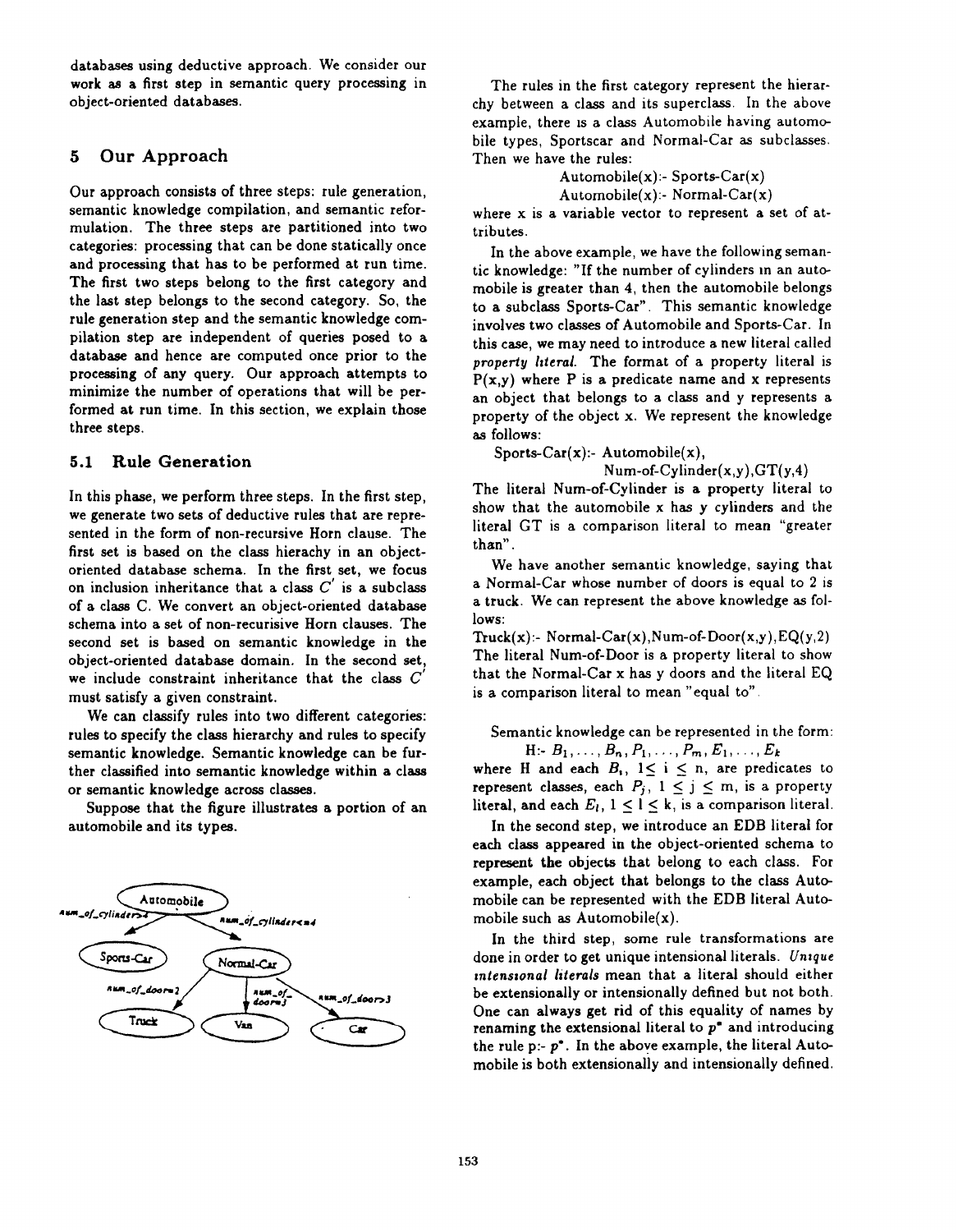So, we rename the extensional literal to Automobile\* and introduce the rule

Automobile $(x)$ :- Automobile\* $(x)$ 

#### 5.2 Semantic Knowledge Compilation

In this section, we present a method of compiling semantic knowledge. Semantic knowledge compilation is performed at compile time in order to minimize the amount of computation that must be done at run time. Any remaining optimization is done at the semantic reformulation step. The main goal of this step is to associate semantic knowledge fragment with relevant classes. Semantic knowledge fragment is called residue. At the semantic reformulation step, we consider only the group of residues attached to the class that appear in a query. A modified version of the subsumption technique in theorem proving, partial subsumption[3], provides a procedure to determine if semantic knowledge is relevant to a class. Once the semantic knowledge compilation has been performed, semantic knowledge is no longer needed for query processing because all the information is retained in the constraint list of each class.

Definition: A clause C subsumes a clause D if and only if there is a substitution  $\sigma$  such that  $C\sigma \subseteq D$ . D is called the subsumed clause[2].

Definition: Semantic knowledge A partially subsumes a class C if and only if there is a set of substitutions  $\sigma_1, \sigma_2, \ldots, \sigma_n$  and a set of clauses  $A_1, A_2, \ldots, A_n$ where each  $A_i$ , i=0 to n, is a subset of A and each  $A_i \sigma_i$ is a subset of C, but there is no substitution  $\gamma$  such that  $A\gamma$  is a subset of C. That is, semantic knowledge A partially subsumes a class  $C$  if a subset of A subsumes C but A does not subsume C.

**Definition:** Let E be a wff and  $\theta = \{t_1/v_1, \ldots, t_n/v_n\}$ be a substitution. Then  $E\theta^{-1}$  is an expression obtained by replacing simultaneously each occurrence of the term  $t_i$ ,  $1 \leq i \leq n$ , in E by the variable  $v_i$ . The expression  $E\theta^{-1}$  is called back substitution of  $\theta$  in the wff  $E[2]$ .

Definition: A residue of semantic knowledge A with respect to a class C, is defined as the set of literals ((A  $(A_i)\sigma_i \partial^{-1}$  for each  $A_i$  which is a subset of A and subsumes C.

If semantic knowledge A partially subsumes a class C, then a residue is generated. Residues generated in this phase will be used in the semantic reformulation step. The following algorithm explains briefly the process of generating residues.

```
Algorithm Residue Generation
begin
 for each class C do
   for each semantic knowledge A do
    if A does not subsumes C then
      begin
        for each A, which is a subset of A do
         begin
           if A, particially subsumes C then
             begin
               let \sigma be the substitution for the partial
               subsumption
               A residue (A-A_i)\sigma is generated
             end
          end
      end
```
end.

Once a set of residues is found for a class, each residue in the set is incorporated into the class. That is, each class can be semantically constrained with the list of its own residues. Each class attached with residues has the form,  $C \{R_1, \ldots, R_m\}$  where each  $R_j$ ,  $1 \le j \le m$ , is a residue obtained from the class C and semantic knowledge. Each residue does not enable the deduction of new answers but rather give information about existing knowledge and answers.

After applying partial subsumption technique directly between the set of semantic knowledge and each class, the portion of each semantic knowledge is attached to the corresponding class in which the semantic knowledge is relevant. We show how residues are generated.

Example: We have a class Automobile and the following semantic knowledge, sl and s2:

Sports-Car $(x)$ :- Automobile $(x)$ ,

Num-of-Cylinder $(x,y)$ , GT $(y,4)$  (s1) Normal-Car $(x)$ :- Automobile $(x)$ ,

Num-of-Cylinder $(x,y)$ , LE $(y,4)$  (s2) After the system performed the partial subsumption process between the class Automobile and the semantic knowledge, the following two reszdues are obtained.

Sports-Car $(x)$ :- Num-of-Cylinder $(x,y)$ , GT $(y,4)$ (from Automobile and s1)

(from Automatic and 
$$
s_1
$$
)\nNormal-Car(x): Num-of-Cylinder(x,y), LE(y, (from Automatic and s2))

The class Automobile is semantically constrained with those two residues. That is, the class Automobile is attached the residues.

Automobile $(x)$  {

Sports-Car $(x)$ :- Num-of-Cylinder $(x,y)$ , GT $(y,4)$ Normal-Car $(x)$ :- Num-of-Cylinder $(x,y)$ , LE $(y,4)$ }

In this phase, we group semantic constraints accord-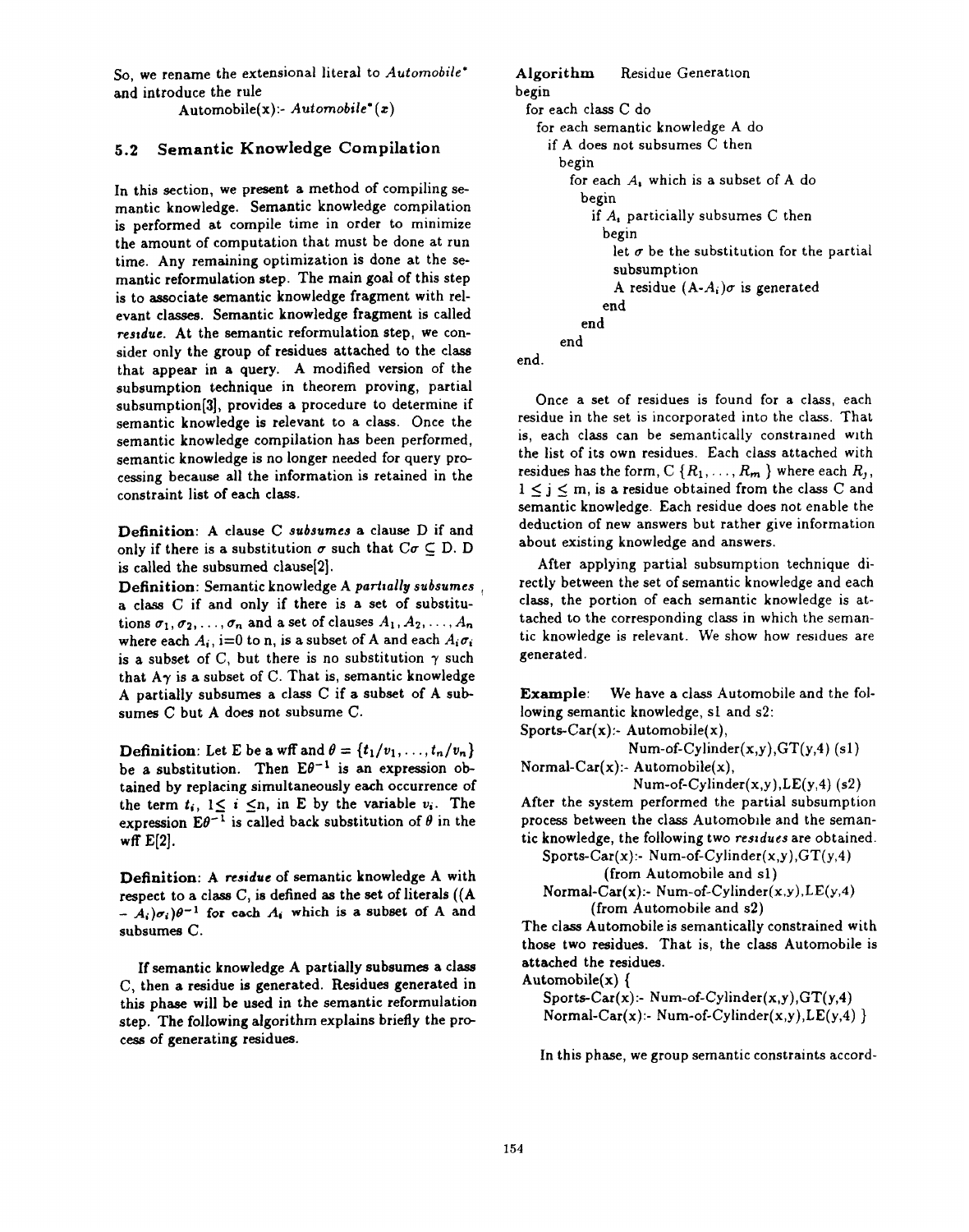ing to classes they reference. So, we reduce the overhead of retrieving constraints and checking whether each constraint is relevant to a query or not.

#### 5.3 Semantic Reformulation

In this section, we provide a discussion of the usage of semantically constrained classes during query processing. In this phase, we receive a user's query and transform the query into a semantically equivalent one which can be executed more efficiently. The residues generated in the previous step are used to generate semantically equivalent queries. During this stage, users might be able to reduce search space or users might even be able to discard the query itself totally. At this phase, we consider only potentially relevant semantic knowledge instead of all the semantic knowledge ever generated. Among the potentially relevant semantic knowledge selected, only relevant semantic knowledge is finally used and the relevance is decided by a query context. So, our approach is much more efficient and can be easily justified.

When a query is presented to the database system, the system

- (1) brings the set of all residues attached to the classes the query references and
- (2) select residues to be considered relevant to the query.

Definition: A residue is relevant to a query if the body of the residue is evaluated to true.

During this stage, we check if a residue is relevant to a query or not. If the body of a residue evaluates to true, then the residue is relevant to the query. If a residue is relevant to a query, then we can use the head of the relevant residue to transform the query into an equivalent one, which can be evaluated efficiently.

Suppose that we have a query asking "find all automobiles whose number of cylinder is greater than  $4$ ". The query can be represented as follows:

:- Automobile $(x)$ , Num-of-Cylinder $(x,y)$ ,  $GT(y,4)$ We have two residues attached to the class Automobile. If we follow the above definition, the first residue is relevant while the second residue is not relevant because the body of the first residue is satisfied by the conditions in the given query while the body of the second residue is not. In this case, if we use the first residue in the class Automobile, we get  $Sports-Car(x)$ and replace the query with Sports-Car $(x)$ . We only need to search the class Sports-Car to find answers for the given query. We don't have to search the other classes that are bound to fail. The original query can be transformed into a semantically equivalent query which can be processed efficiently.

#### 5.4 An Example

This example shows the application of our approach and algorithm introduced in section 5 Suppose we have the following class hierarchy about vehicles.



In the rule generation phase, we generate a set of deductive rules based on the above object-oriented database schema or semantic knowledge. In the first step, we get the following IDB rules that belong to two different categories.

#### IDB:

1. Rules to specify the class hierarchy:

| Rule 1  | Vehicle $(x)$ :- Automobile $(x)$      |
|---------|----------------------------------------|
| Rule 2  | Vehicle $(x)$ :- Watervehicle $(x)$    |
| Rule 3  | Automobile $(x)$ :- Truck $(x)$        |
| Rule 4  | Automobile $(x)$ :- Car $(x)$          |
| Rule 5  | Watervehicle $(x)$ :- Ship $(x)$       |
| Rule 6  | Watervehicle $(x)$ :- Sailboat $(x)$   |
| Rule 7  | $Car(x)$ :- Expensive-Car(x)           |
| Rule 8  | $Car(x)$ :- Economic-Car(x)            |
| Rule 9  | Sailboat $(x)$ :- Luxurious-Boat $(x)$ |
| Rule 10 | Sailboat $(x)$ :- Economic-Boat $(x)$  |
|         |                                        |

2. Rules to specify semantic knowledge:

| Rule 11 | Automobile $(x)$ :- Vehicle $(x)$ ,               |
|---------|---------------------------------------------------|
|         | Weight(x,y), LT(y,300)                            |
| Rule 12 | Watervehicle $(x)$ :- Vehicle $(x)$ ,             |
|         | Weight(x,y), GE(y,300)                            |
| Rule 13 | Truck $(x)$ :- Automobile $(x)$ ,                 |
|         | Num-Of-Door $(x,y)$ , EQ $(y,2)$                  |
| Rule 14 | $Car(x):$ Automobile $(x)$ ,                      |
|         | Num-Of-Door $(x,y)$ , $GT(y,2)$                   |
| Rule 15 | Expensive-Car(x):- $Car(x)$ , $Price(x,y)$ ,      |
|         | GT(y, 20000)                                      |
| Rule 16 | Economic-Car $(x)$ :- Car $(x)$ , Price $(x,y)$ , |
|         | LE(y, 20000)                                      |
| Rule 17 | Luxurious-Boat $(x)$ :- Sailboat $(x)$ ,          |
|         | Price(x,y), GT(y,20000)                           |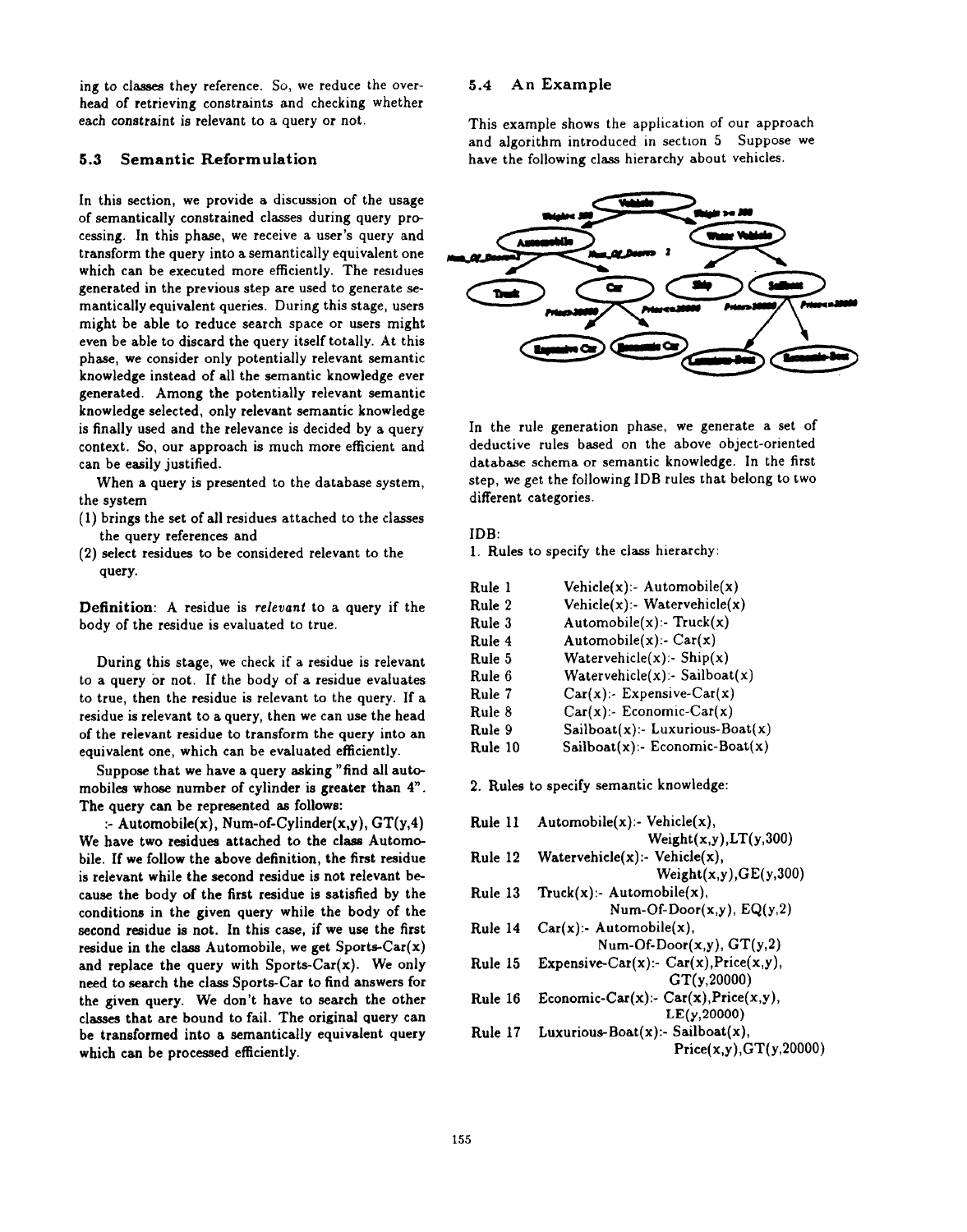Rule 18 Economic-Boat $(x)$ :- Sailboat $(x)$ ,  $Price(x,y),LE(y,20000)$ 

The comparison literal LT means "less than", LE means "less than and equal to", GT means "greater than", GE means "greater than and equal to".

In the second step, we introduce the following EDB literals to represent objects that belong to each class.

## EDB:

Vehicle(x) Automobile(x) Watervehicle(x)  $T\nu c\nk(x)$  $Car(x)$  $\text{Ship}(x)$  $Sailboat(x)$ Expensive-Car $(x)$ Economic-Car $(x)$ Luxurious-Boat(x) Economic-Boat $(x)$ 

In the third step, we need to rename the extensional literals to get unique intensional literals. Therefore, we add new rules to the IDB.

#### New rules: Rule 19 Rule 20 Rule 21 Rule 22 Rule 23 Rule 24 Rule 25 Rule 26 Rule 27  $Vehicle(x) : Vehicle^*(x)$ Automobile $(x)$ :- Automobile\* $(x)$ Watervehicle $(x)$ :- Watervehicle\* $(x)$ Truck $(x)$ :-  $Truck^*(x)$  $Car(x): Car^*(x)$ Expensive-Car(x):- Expensive-Car<sup>\*</sup>(x) Economic-Car $(x)$ :- Economic-Car<sup>\*</sup> $(x)$ Luxurious-Boat $(x)$ :- Luxurious-Boat\*  $(x)$ Economic-Boat(x):- Economic-Boat\*(x)

In the above rules, the predicates denoted with the symbol \* represent that those predicates are just EDB predicates. The variable x in each predicate is a variable vector to represent a set of attributes in the predicate.

In the semantic knowledge compilation phase, we use partial subsumtion technique to identify potentially relevant semantic knowledge to each class. In the above example, we get the following residues.

From rule 11 and Vehicle $(x)$ , Automobile(x):- Weight(x,y),LT(y,300) (1) From rule 12 and Vehicle $(x)$ , Watervehicle $(x)$ :- Weight $(x,y)$ ,  $GE(y,300)$  (2) From rule 13 and Automobile $(x)$ , Truck $(x)$ :- Num-of-Door $(x,y)$ , EQ $(y,2)$  (3) From rule 14 and Automobile $(x)$ , Car(x):- Num-of-Door(x,y),  $GT(y,2)$  (4)

From rule 15 and  $Car(x)$ , Expensive-Car $(X)$ :- Price $(x,y)$ , GT $(y,20000)$  (5) From rule 16 and  $Car(x)$ Economic-Car(x) .- Price(x,y), LE(y,20000) (6) From rule 17 and Sailboat $(x)$ Luxurious-Boat $(x)$ :- Price $(x,y)$ , GT $(y, 20000)$  (7) From rule 18 and Sailboat $(x)$ Economic-Boat $(x)$ :- Price $(x,y)$ , LE $(y,20000)$  (8)

The class Vehicle has the Residues 1 and 2, the class Automobile has 3 and 4, the class Car has 5 and 6, and the class Sailboat has 7 and 8.

In the semantic reformulation phase, suppose that we receive the following query: "find all cars whose price is greater than 20000" in the execution phase. That is,

-  $Car(x)$ ,  $Price(x,y)$ ,  $GT(y,20000)$ 

In the first step, we check the residues in the class Car. We have two candidates, Residues 5 and 6. That is, we have two potentially relevant residues to the query. The body of the first residue satisfies the given conditions in the query. So, we are able to use the head of the residue, Expensive-Car $(x)$ . That means that answers can be found in the class Expensive-Car $(x)$ . The body of the second residue is false. So, we ignore it. That means that we don 't have to search the class Economic-Car $(x)$ . The first residue is relevant and beneficial to the query while the second residue is not.

#### 6 Conclusion

In this paper, we have presented a method to improve performance in query processing by using semantic knowledge about a given object-oriented database domain. We have showed that a query answering process which considers semantic knowledge could answer the query with a partial search-in some cases with no search because we can identify and eliminate unproductive search activity.

Our approach consists of three steps: rule generation, semantic knowledge compilation, and semantic reformulation. In the rule generation step, we have generated a set of deductive rules based on an object-oriented database schema or semantic knowledge about the domain of the database. In the semantic knowledge compilation step, we have compiled the list of semantic knowledge rules into classes and then have identified semantic knowledge that is potentially relevant(beneficial) to classes. Semantic knowledge is grouped according to the classes that it references. During the semantic reformulation step, we receive a user's query, select the set of relevant semantic knowledge in a query context, and transform the query with associated semantic knowledge into another form which is more efficiently processed.